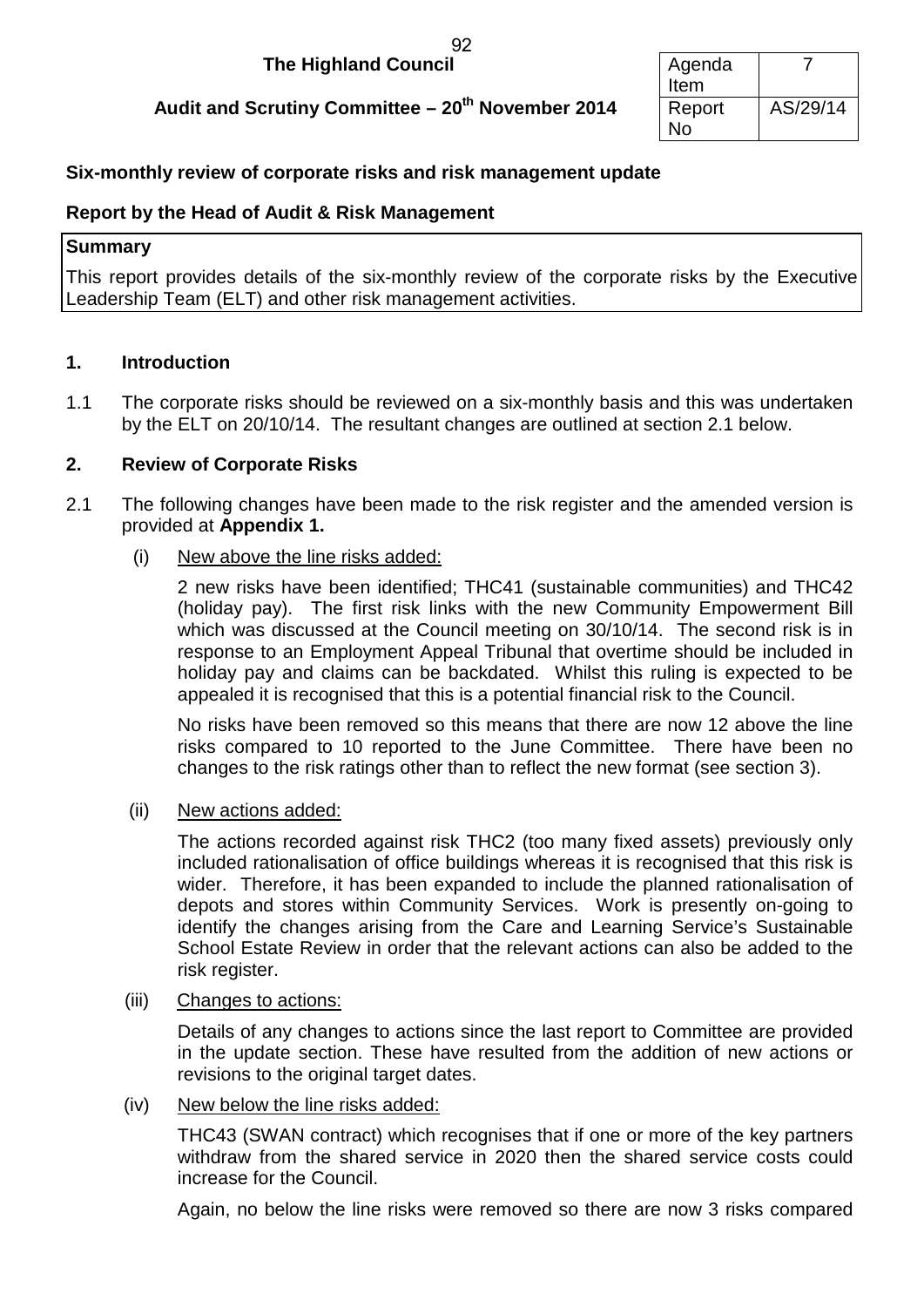to 2 reported in June (THC 12 (equal pay liability) and THC26 (consolidate and sustain integration)).

## **3. Other Risk Management Activity**

3.1 Changes to risk ratings

In addition to reviewing the corporate risks, the ELT agreed a change to the format of the risk ratings. Under the previous system the risk likelihood was scored using the letters A – F (Very high to Almost impossible) with the impact scored from I – IV (Catastrophic to Negligible). This scoring has now been reversed to make this more easily understood with the basic premise that the higher the lettering and/ or numbering, the higher the risk score. This means that previously AI was the highest possible risk and this will now be F4. The current risk profile with the new risk scores is provided at **Appendix 2**.

- 3.2 The remaining planned risk management tasks for the rest of the year are:
	- Revision of the Council's Risk Management Strategy by 31/12/14.
	- Improving the robustness of the process for recording and monitoring Service risks, including ICT and project risks by 31/03/15.

## **Recommendation**

Members are asked to scrutinise the corporate risk register provided at **Appendix 1** and consider and note the revised format of the risk profile at **Appendix 2**.

Designation: Head of Audit & Risk Management

Date: 6<sup>th</sup> November 2014

Author: Donna Sutherland, Audit & Risk Manager

Background Papers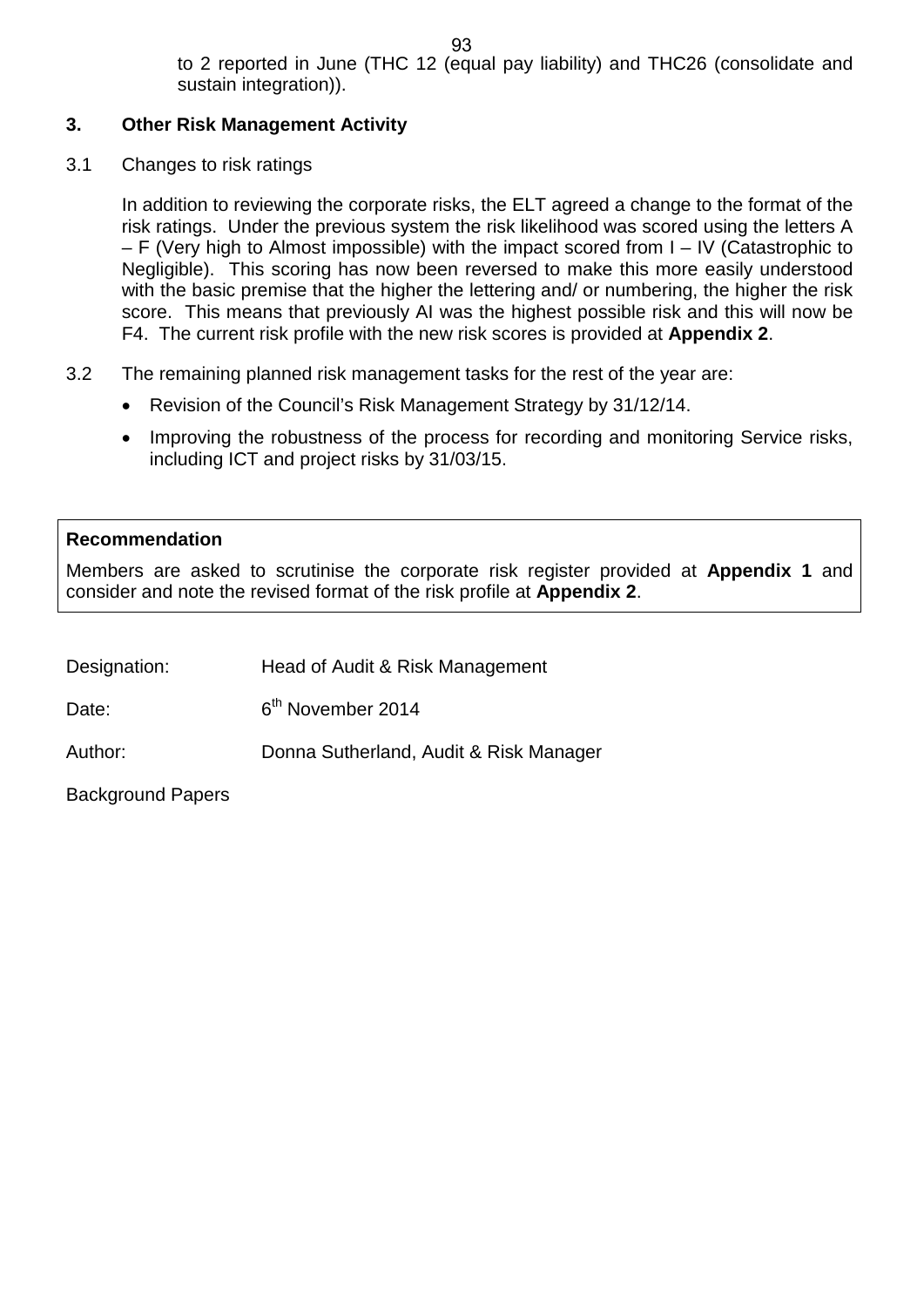| <b>Risk Information:</b>                                                                                                             |                                 |                |                        |          |                    |   |
|--------------------------------------------------------------------------------------------------------------------------------------|---------------------------------|----------------|------------------------|----------|--------------------|---|
| <b>Risk Owner:</b>                                                                                                                   | <b>Risk Type:</b>               |                | <b>Risk Rating:</b>    |          | RAG:               | G |
|                                                                                                                                      |                                 | Current        |                        | Target   |                    |   |
| <b>Director of Development</b>                                                                                                       | <b>Financial &amp; Physical</b> | C <sub>2</sub> | D <sub>2</sub>         |          |                    |   |
| &Infrastructure $(2.1 - 2.5)$ , Director of                                                                                          |                                 |                |                        |          |                    |   |
| <b>Community Services (2.6)</b>                                                                                                      |                                 |                |                        |          |                    |   |
| Risk No. & Details                                                                                                                   |                                 |                |                        |          |                    |   |
| THC 2 – If the Council does not rationalise property assets there will be too much money tied up in fixed assets, their poor         |                                 |                |                        |          |                    |   |
| condition will mean they are not fit for purpose and running costs, including carbon emissions, will be excessive.                   |                                 |                |                        |          |                    |   |
| <b>Action Information:</b>                                                                                                           |                                 |                |                        |          |                    |   |
|                                                                                                                                      |                                 |                |                        |          |                    |   |
| Rationalisation of offices:                                                                                                          |                                 |                |                        |          |                    |   |
| A number of office rationalisation projects are being undertaken within different areas under the overall control of the Director of |                                 |                |                        |          |                    |   |
| Development & Infrastructure. Each project, except Inverness which is in the early stages, has a Project Board which meets on a      |                                 |                |                        |          |                    |   |
| regular cycle with the Director reviewing progress. The present projects and their milestones are detailed below:                    |                                 |                |                        |          |                    |   |
| Action No. & Details                                                                                                                 |                                 |                |                        |          |                    |   |
|                                                                                                                                      |                                 |                | Responsible<br>Officer |          | <b>Target Date</b> |   |
| THC 2.1 - Delivery of new Council office in Wick.                                                                                    |                                 |                | Ward                   | Manager  | <b>March 2015</b>  |   |
|                                                                                                                                      |                                 |                | Thurso,                | Wick &   |                    |   |
|                                                                                                                                      |                                 |                | Landward               |          |                    |   |
|                                                                                                                                      |                                 |                | Caithness              |          |                    |   |
| THC 2.2 - Refurbished building for staff in Dingwall.                                                                                |                                 |                | Project                | Manager, | December 2014      |   |
|                                                                                                                                      |                                 |                | Dingwall               | Office   |                    |   |
|                                                                                                                                      |                                 |                | Project                |          |                    |   |
| THC 2.3 - Delivery of new Council office in Fort William.                                                                            |                                 |                | Senior                 | Ward     | May 2017           |   |
|                                                                                                                                      |                                 |                | Manager, RSL           |          |                    |   |
| THC 2.4 - Delivery of new Council office in Kingussie.                                                                               |                                 |                | Ward                   | Manager  | September 2015     |   |
|                                                                                                                                      |                                 |                | (Nairn,                | Badenoch |                    |   |
|                                                                                                                                      |                                 |                | & Strathspey)          |          |                    |   |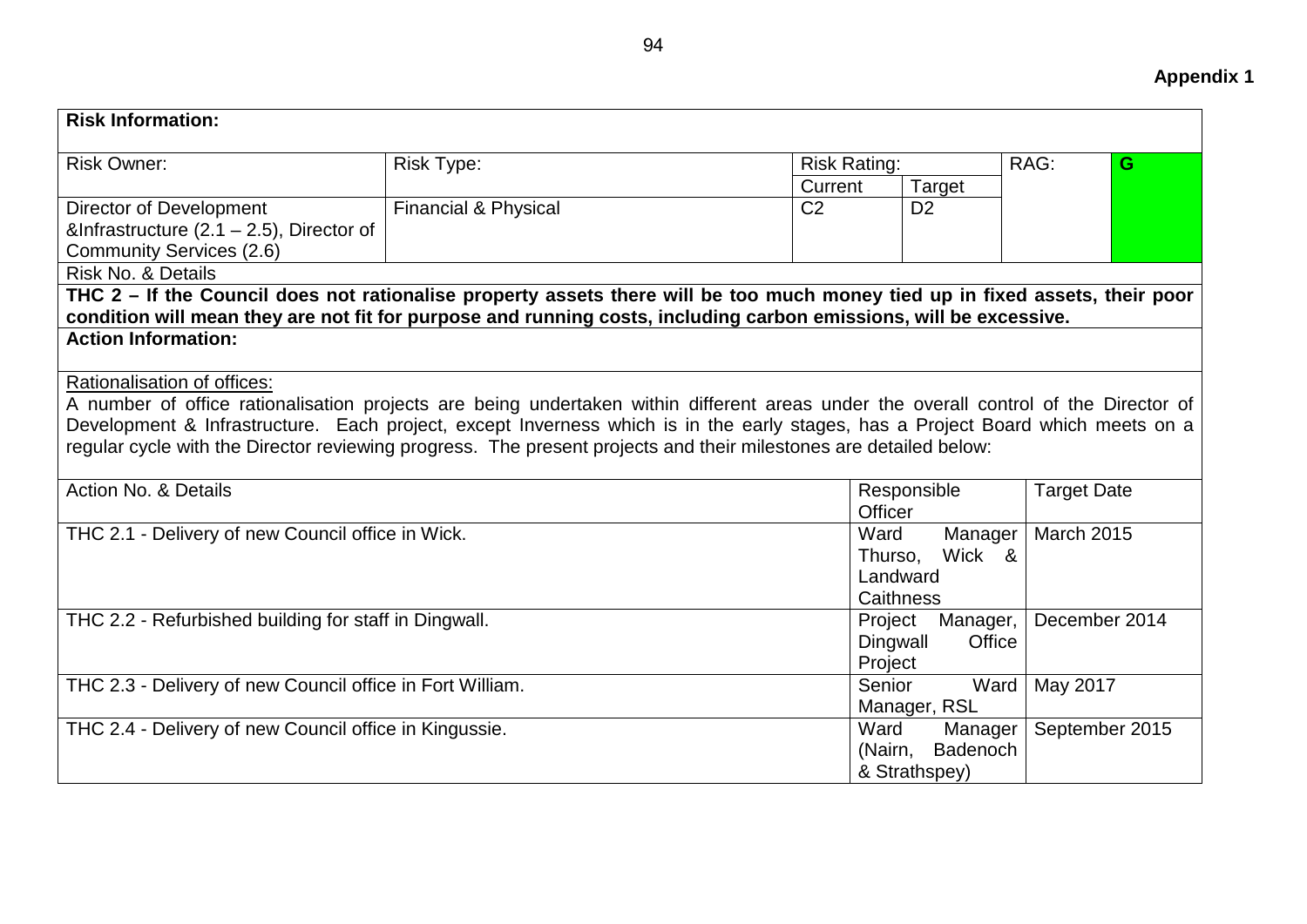| THC 2.5 - Options appraisal paper to be produced for Inverness office project.                                                                                                                                                                             | <b>Director</b><br>Development<br>Infrastructure                                       | 0f<br>& | December 2014      |
|------------------------------------------------------------------------------------------------------------------------------------------------------------------------------------------------------------------------------------------------------------|----------------------------------------------------------------------------------------|---------|--------------------|
| Rationalisation of depots and stores<br>As part of the changes arising from the Service restructuring, the Director of Community Services has initiated a review of the number of<br>strategic depots and stores with a view to reducing these.            |                                                                                        |         |                    |
| Action No. & Details                                                                                                                                                                                                                                       | Responsible<br><b>Officer</b>                                                          |         | <b>Target Date</b> |
| THC 2.6 - Reducing number of strategic depots and stores                                                                                                                                                                                                   | Performance<br><b>Building</b><br>Maintenance<br>Manager/ Head of<br>Roads & Transport | &       | March 2018         |
| <b>Update:</b>                                                                                                                                                                                                                                             |                                                                                        |         |                    |
| THC 2.4 – the previously reported action relating to the letting of the contract has been completed and the target date shown is now the<br>delivery date for the new office.<br>THC 2.6 – new action added in respect of the review of depots and stores. |                                                                                        |         |                    |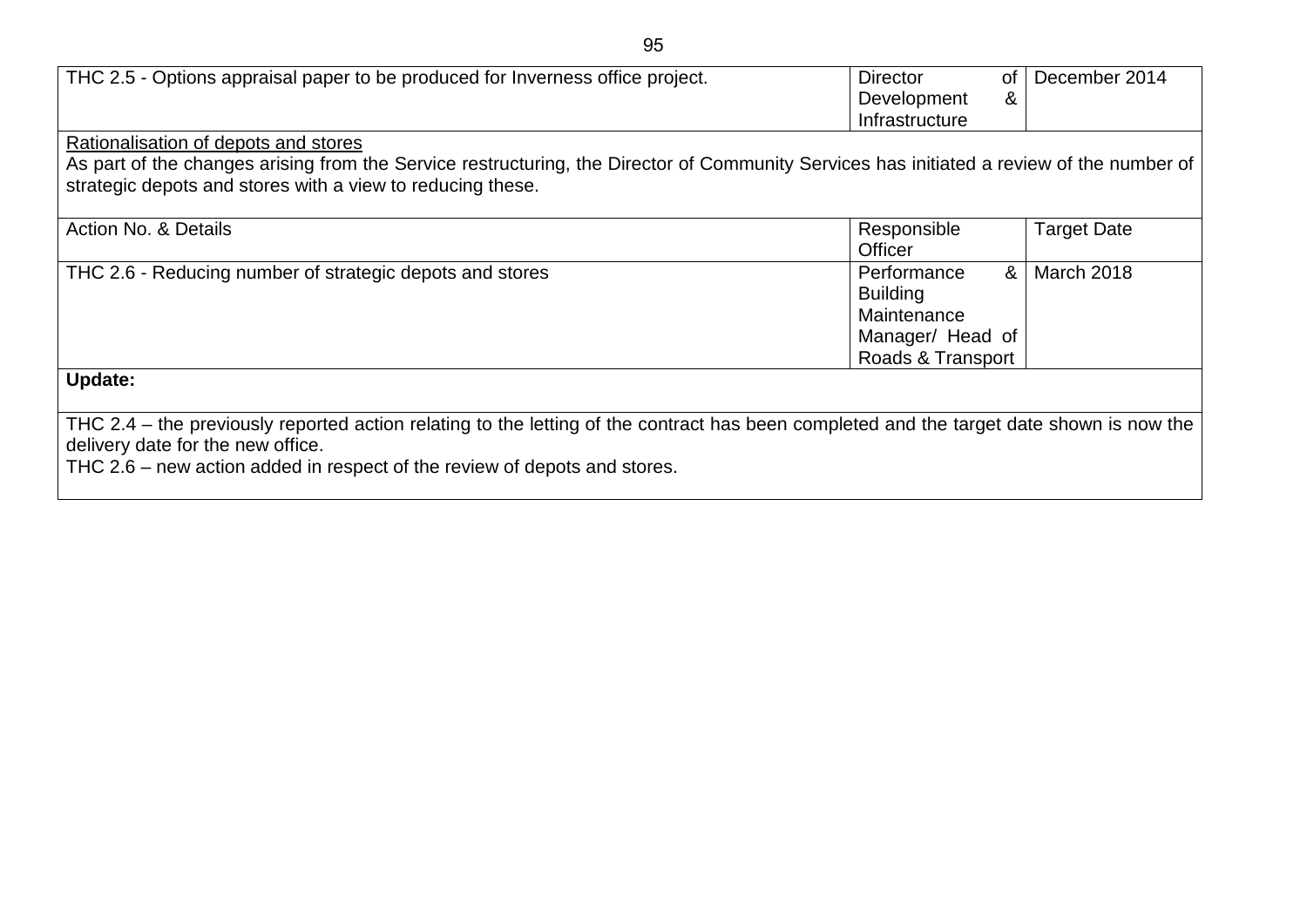| <b>Risk Information:</b>                                                                                                                                                                                                                                |                          |                |                                             |                                                                                  |           |                    |
|---------------------------------------------------------------------------------------------------------------------------------------------------------------------------------------------------------------------------------------------------------|--------------------------|----------------|---------------------------------------------|----------------------------------------------------------------------------------|-----------|--------------------|
| <b>Risk Owner:</b>                                                                                                                                                                                                                                      | <b>Risk Type:</b>        |                | <b>Risk Rating:</b>                         |                                                                                  | RAG:      | G                  |
|                                                                                                                                                                                                                                                         |                          |                | Current                                     | Target                                                                           |           |                    |
| <b>Chief Executive</b>                                                                                                                                                                                                                                  | <b>Customer/ Citizen</b> | C <sub>2</sub> |                                             | C <sub>2</sub>                                                                   |           |                    |
| Risk No. & Details                                                                                                                                                                                                                                      |                          |                |                                             |                                                                                  |           |                    |
| THC 6 – If the Council is unable to plan and training is insufficient for an emergency, then there is the risk that we do not                                                                                                                           |                          |                |                                             |                                                                                  |           |                    |
| mitigate the impact upon our communities or recover quickly enough.                                                                                                                                                                                     |                          |                |                                             |                                                                                  |           |                    |
| <b>Action Information:</b>                                                                                                                                                                                                                              |                          |                |                                             |                                                                                  |           |                    |
| Action No. & Details                                                                                                                                                                                                                                    |                          |                | <b>Officer</b>                              | Responsible                                                                      |           | <b>Target Date</b> |
| THC 6.1 - Embedding the new emergency planning measures included in the Partnership<br>Agreement with NHS Highland, addressing health and social care responsibilities and<br>policies.                                                                 |                          |                |                                             | Director of Care &<br>Learning                                                   |           | Ongoing            |
| THC 6.2 - Operational plans are in place to deal with disruption from severe weather including<br>snow, flooding, high winds and landslides which impact on the Council's infrastructure,<br>including roads, bridges, buildings and marine structures. |                          |                | <b>Services</b>                             | Director of<br>Community                                                         | Completed |                    |
| THC 6.3 - An out of hours emergency call service is in place together with stand-by systems<br>which provides a first level response out with normal working hours.                                                                                     |                          |                | Director of<br>Community<br><b>Services</b> |                                                                                  | Completed |                    |
| THC 6.4 - A training and exercising regime is maintained to provide relevant staff with the<br>skills and knowledge they may need in a response to a major incident.                                                                                    |                          |                |                                             | Emergency<br>Ongoing<br>Planning and<br><b>Business</b><br>Continuity<br>Manager |           |                    |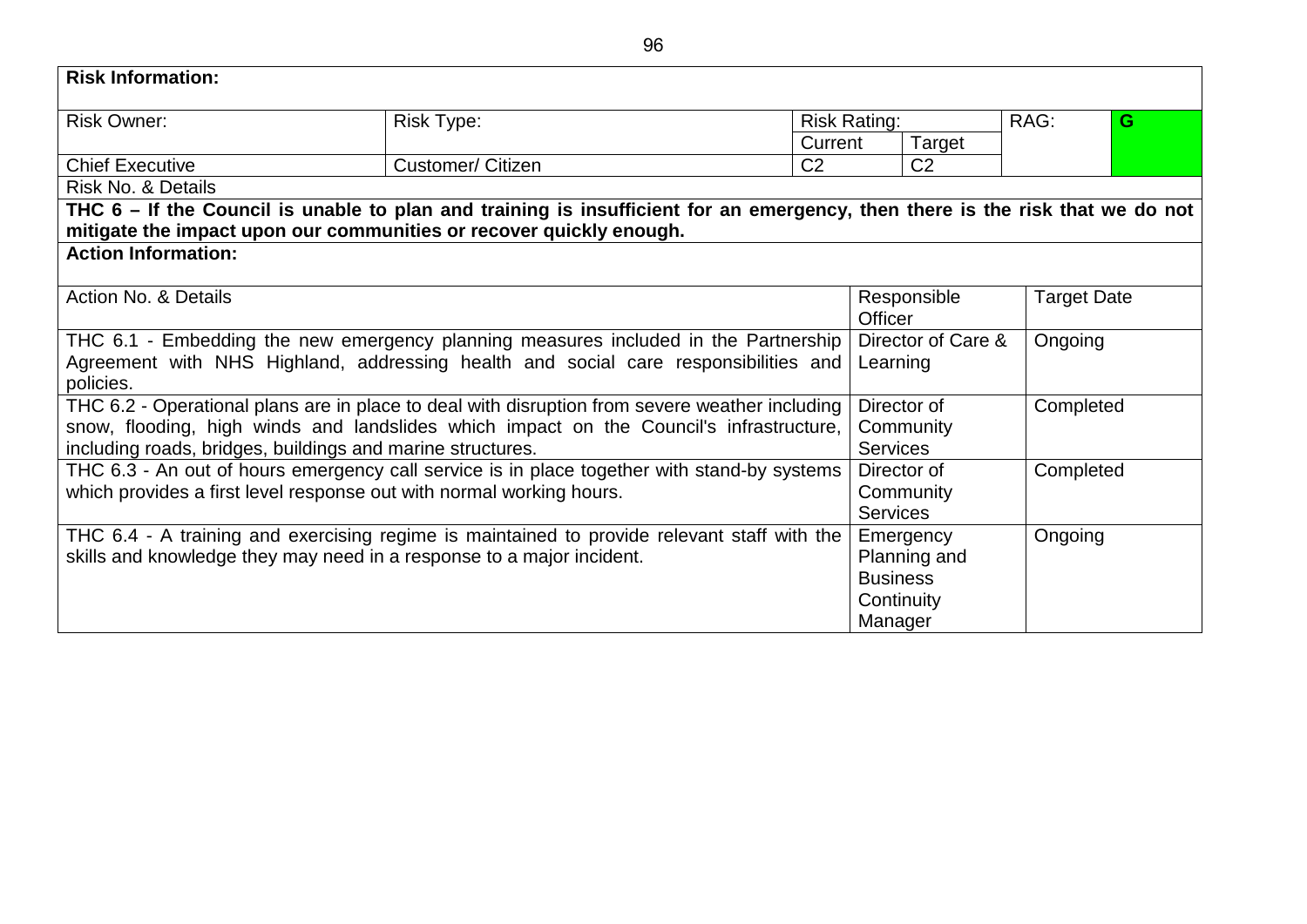| <b>Risk Information:</b>                                                                                                                                                                |                                                                                                                               |                |                     |                                          |      |                    |
|-----------------------------------------------------------------------------------------------------------------------------------------------------------------------------------------|-------------------------------------------------------------------------------------------------------------------------------|----------------|---------------------|------------------------------------------|------|--------------------|
| <b>Risk Owner:</b>                                                                                                                                                                      | Risk Type:                                                                                                                    |                | <b>Risk Rating:</b> |                                          | RAG: | G                  |
|                                                                                                                                                                                         |                                                                                                                               | Current        |                     | Target                                   |      |                    |
| Depute Chief Executive & Director of                                                                                                                                                    | Financial & Customer/ Citizen                                                                                                 | <b>B2</b>      |                     | D <sub>2</sub>                           |      |                    |
| <b>Corporate Development</b>                                                                                                                                                            |                                                                                                                               |                |                     |                                          |      |                    |
| Risk No. & Details                                                                                                                                                                      |                                                                                                                               |                |                     |                                          |      |                    |
|                                                                                                                                                                                         | THC 17 - If the Council does not design and support staff in new ways of working, then budget challenges will lead to cuts in |                |                     |                                          |      |                    |
| services.                                                                                                                                                                               |                                                                                                                               |                |                     |                                          |      |                    |
| <b>Action Information:</b>                                                                                                                                                              |                                                                                                                               |                |                     |                                          |      |                    |
| Action No. & Details                                                                                                                                                                    |                                                                                                                               |                |                     | Responsible                              |      | <b>Target Date</b> |
|                                                                                                                                                                                         |                                                                                                                               |                | Officer             |                                          |      |                    |
|                                                                                                                                                                                         | THC 17.1 - The CIP programme is being delivered and remains on target with strong                                             |                |                     | Programme                                |      | <b>March 2015</b>  |
|                                                                                                                                                                                         | management and political governance to ensure it delivers the agreed outcomes.                                                |                | Manager             |                                          |      |                    |
|                                                                                                                                                                                         |                                                                                                                               |                |                     |                                          |      |                    |
| <b>Risk Information:</b>                                                                                                                                                                |                                                                                                                               |                |                     |                                          |      |                    |
| <b>Risk Owner:</b>                                                                                                                                                                      | <b>Risk Type:</b>                                                                                                             |                | <b>Risk Rating:</b> |                                          | RAG: | G                  |
|                                                                                                                                                                                         |                                                                                                                               | Current        |                     | Target                                   |      |                    |
| Depute Chief Executive & Director of                                                                                                                                                    | <b>Technological &amp; Legal</b>                                                                                              | C <sub>2</sub> |                     | D <sub>2</sub>                           |      |                    |
| <b>Corporate Development</b>                                                                                                                                                            |                                                                                                                               |                |                     |                                          |      |                    |
| Risk No. & Details                                                                                                                                                                      |                                                                                                                               |                |                     |                                          |      |                    |
|                                                                                                                                                                                         | THC 22 - If the Council does not comply with Information Management and Security requirements then there is a risk that       |                |                     |                                          |      |                    |
| personal or financial data could be compromised.                                                                                                                                        |                                                                                                                               |                |                     |                                          |      |                    |
| <b>Action Information:</b>                                                                                                                                                              |                                                                                                                               |                |                     |                                          |      |                    |
| <b>Action No. &amp; Details</b>                                                                                                                                                         |                                                                                                                               |                |                     | Responsible                              |      | <b>Target Date</b> |
|                                                                                                                                                                                         |                                                                                                                               |                | Officer             |                                          |      |                    |
|                                                                                                                                                                                         | THC 22.1 - The Council continues to develop & implement its approach to information                                           |                |                     | <b>Head of Digital</b>                   |      | <b>March 2015</b>  |
| management & security and address the actions from the Information Commissioner's report.<br>THC 22.2 - The Council will review its Information Management Strategy annually in October |                                                                                                                               |                | Transformation      |                                          |      |                    |
|                                                                                                                                                                                         |                                                                                                                               |                |                     | <b>Head of Digital</b><br>Transformation |      | <b>March 2015</b>  |
| of each year.                                                                                                                                                                           |                                                                                                                               |                |                     |                                          |      |                    |
| <b>Update:</b>                                                                                                                                                                          |                                                                                                                               |                |                     |                                          |      |                    |
| THC 22.2 - the original date has slipped from October 2014 to March 2015.                                                                                                               |                                                                                                                               |                |                     |                                          |      |                    |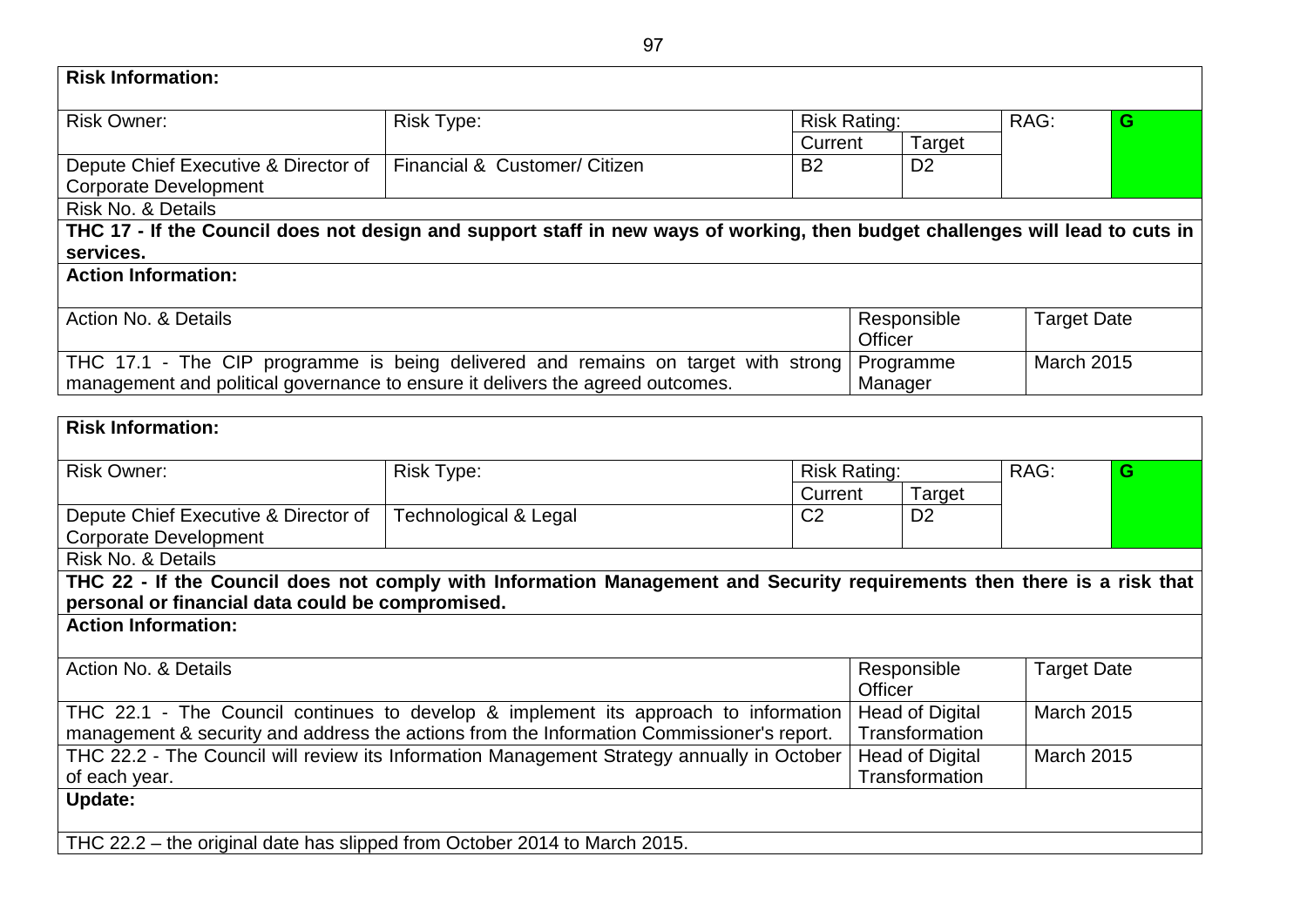| <b>Risk Information:</b>                                                                |                                                                                                                                 |                     |                      |                    |                |
|-----------------------------------------------------------------------------------------|---------------------------------------------------------------------------------------------------------------------------------|---------------------|----------------------|--------------------|----------------|
| Risk Owner:                                                                             | <b>Risk Type:</b>                                                                                                               | <b>Risk Rating:</b> |                      | RAG:               | G              |
|                                                                                         |                                                                                                                                 | Current             | Target               |                    |                |
| Head of Policy & Reform                                                                 | <b>Customer/ Citizen</b>                                                                                                        | C <sub>2</sub>      | D <sub>3</sub>       |                    |                |
| Risk No. & Details                                                                      |                                                                                                                                 |                     |                      |                    |                |
|                                                                                         | THC 23 - If the Council does not engage effectively with its partners then it will not capitalise upon the benefits of improved |                     |                      |                    |                |
| community working and resilience.                                                       |                                                                                                                                 |                     |                      |                    |                |
| <b>Action Information:</b>                                                              |                                                                                                                                 |                     |                      |                    |                |
|                                                                                         |                                                                                                                                 |                     |                      |                    |                |
| Action No. & Details                                                                    |                                                                                                                                 |                     | Responsible          | <b>Target Date</b> |                |
|                                                                                         |                                                                                                                                 |                     | <b>Officer</b>       |                    |                |
| THC 23.1 - Review of partnership arrangements; including the organisation of inspection |                                                                                                                                 |                     | <b>Head of Adult</b> |                    | September 2015 |
| processes and development of Community Learning and Development and Community           |                                                                                                                                 |                     | <b>Services</b>      |                    |                |
| Development plans.                                                                      |                                                                                                                                 |                     |                      |                    |                |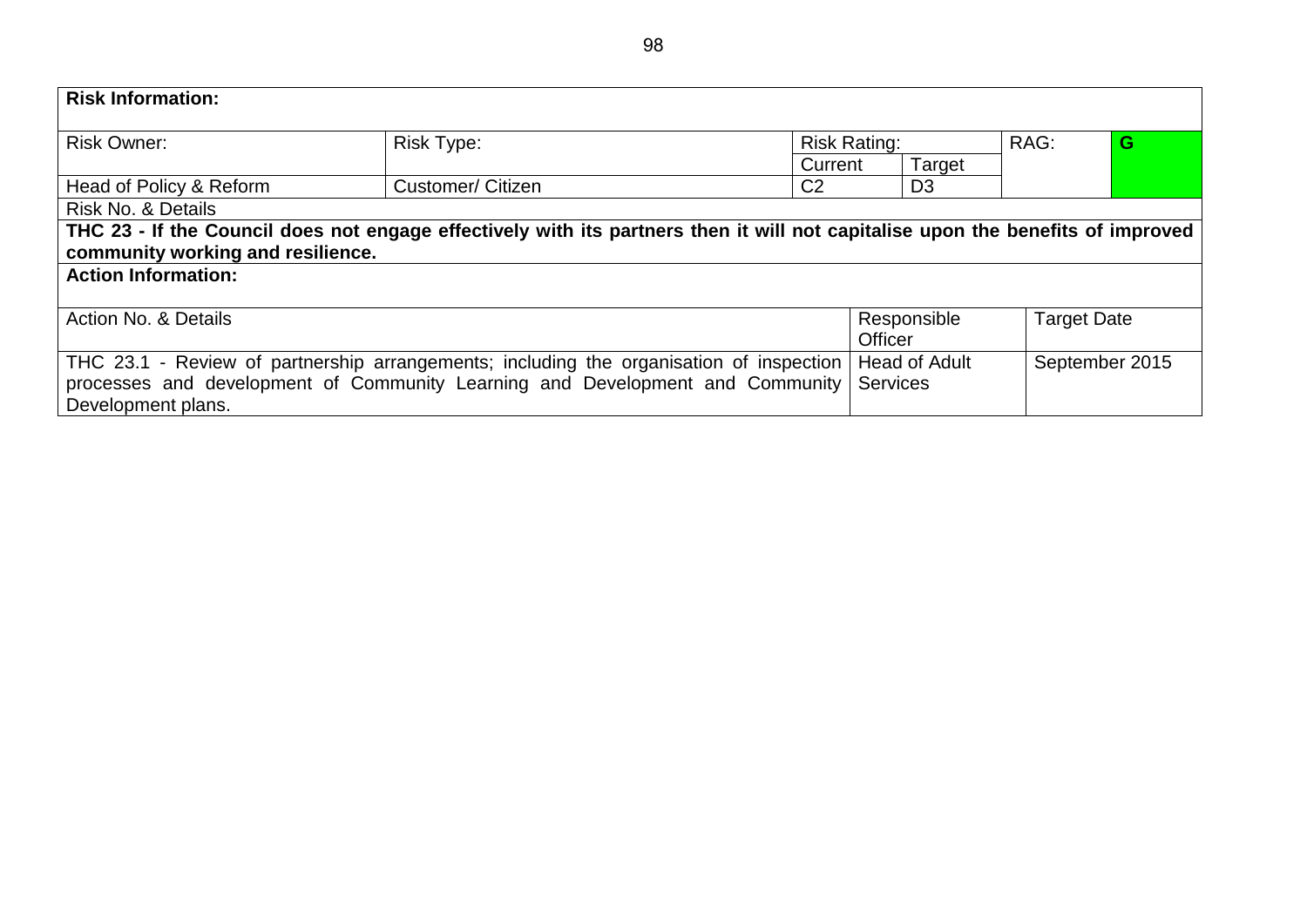| <b>Risk Information:</b>               |                                                                                                                                         |                     |                     |                    |   |
|----------------------------------------|-----------------------------------------------------------------------------------------------------------------------------------------|---------------------|---------------------|--------------------|---|
| Risk Owner:                            | Risk Type:                                                                                                                              | <b>Risk Rating:</b> |                     | RAG:               | G |
|                                        |                                                                                                                                         | Current             | Target              |                    |   |
| Director of Finance                    | Financial & Legal                                                                                                                       | C <sub>2</sub>      | D <sub>3</sub>      |                    |   |
| <b>Risk No. &amp; Details</b>          |                                                                                                                                         |                     |                     |                    |   |
|                                        | THC 35 - If a short and medium term budget strategy is not developed then the Council will not be able to set a balanced                |                     |                     |                    |   |
| budget by February 2015.               |                                                                                                                                         |                     |                     |                    |   |
| Action No. & Details                   |                                                                                                                                         |                     | Responsible         | <b>Target Date</b> |   |
|                                        |                                                                                                                                         |                     | Officer             |                    |   |
|                                        | The actions below relate to the preparation of a longer term budget through to 2018/19. Financial modelling has produced a roll forward |                     |                     |                    |   |
|                                        | budget for financial years 2015/16 to 2018/19 and a budget gap of £62.7m has been identified. Transformational initiatives along with   |                     |                     |                    |   |
|                                        | traditional Service savings will be worked up to produce balanced budgets within and across the financial years.                        |                     |                     |                    |   |
|                                        | THC 35.5 – Second consultation focussing on the detailed projections and service impacts                                                |                     | Head of             | Completed          |   |
| with the ELT and Administration group. |                                                                                                                                         |                     | Accounting &        |                    |   |
|                                        |                                                                                                                                         |                     | <b>Budgeting</b>    |                    |   |
| THC 35.6 – Budget agreed by Council.   |                                                                                                                                         |                     | Director of Finance | December 2014      |   |
| Update:                                |                                                                                                                                         |                     |                     |                    |   |
|                                        |                                                                                                                                         |                     |                     |                    |   |
| month.                                 | As reported to Committee in September, actions 35.1 – 35.4 have been completed. In addition, action 35.5 was completed on time last     |                     |                     |                    |   |
|                                        | THC 35.6 – this date has been revised from November to December 2014 to allow for the results of the budget survey to be fed into the   |                     |                     |                    |   |
| process.                               |                                                                                                                                         |                     |                     |                    |   |
|                                        |                                                                                                                                         |                     |                     |                    |   |
|                                        |                                                                                                                                         |                     |                     |                    |   |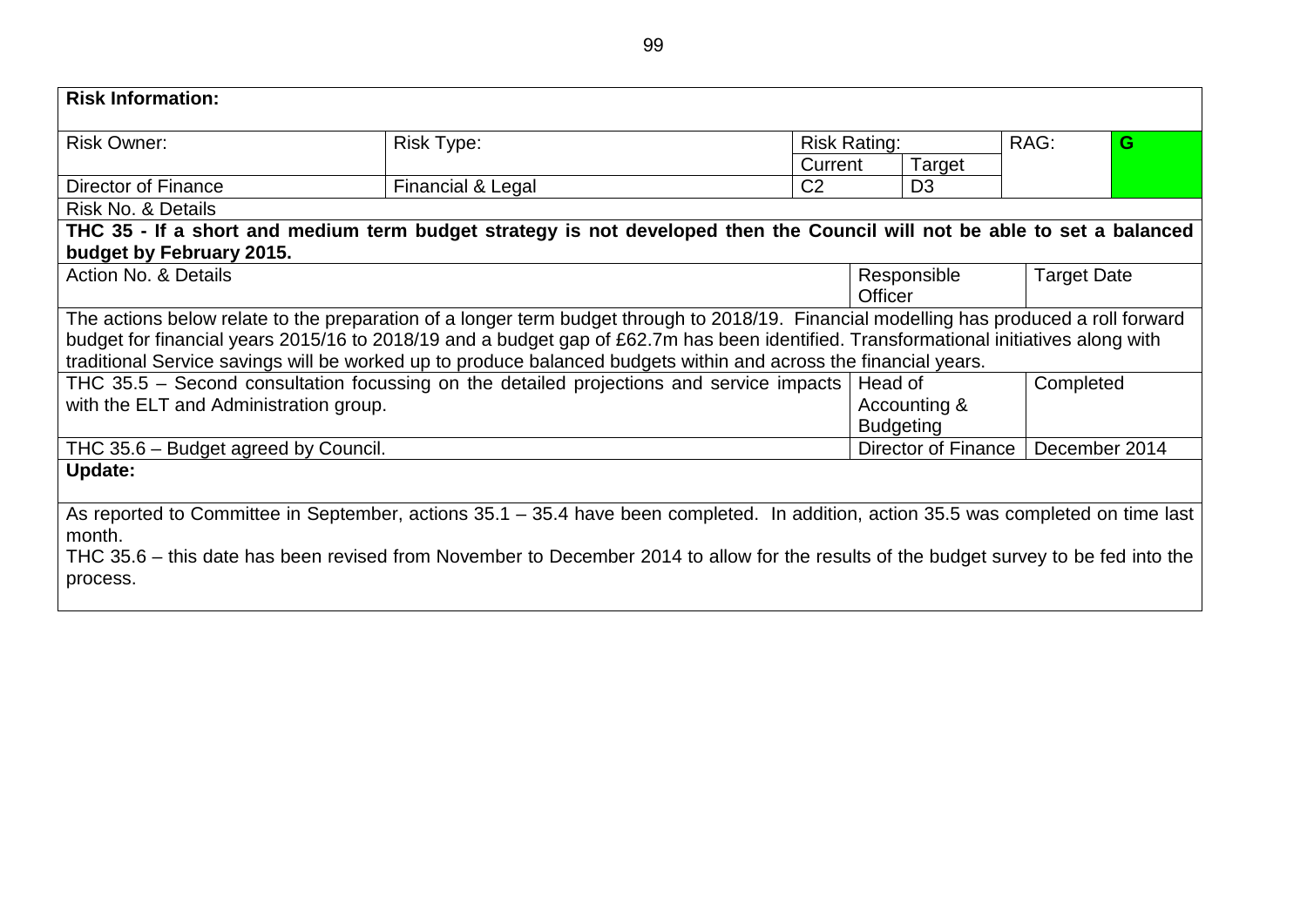|                                                                                            | 100                                                                                                                                                                                 |                     |                                   |                    |   |
|--------------------------------------------------------------------------------------------|-------------------------------------------------------------------------------------------------------------------------------------------------------------------------------------|---------------------|-----------------------------------|--------------------|---|
| <b>Risk Information:</b>                                                                   |                                                                                                                                                                                     |                     |                                   |                    |   |
| <b>Risk Owner:</b>                                                                         | <b>Risk Type:</b>                                                                                                                                                                   | <b>Risk Rating:</b> |                                   | RAG:               | G |
|                                                                                            |                                                                                                                                                                                     | Current             | Target                            |                    |   |
| <b>Director of Finance</b>                                                                 | Financial & Customer/ Citizen                                                                                                                                                       | C <sub>2</sub>      | D <sub>3</sub>                    |                    |   |
| Risk No. & Details                                                                         |                                                                                                                                                                                     |                     |                                   |                    |   |
|                                                                                            | THC 36 - If the Council does not address and manage the impact of changes arising from the Welfare Reform Act this will be to                                                       |                     |                                   |                    |   |
|                                                                                            | the detriment of our communities. Changes include reduction in Council income from DWP subsidy and lower entitlements for                                                           |                     |                                   |                    |   |
|                                                                                            | claimants leading to hardship for many customers and possible increased rent arrears. In so far as arrears are not mitigated by                                                     |                     |                                   |                    |   |
|                                                                                            | specific measures (e.g. Discretionary Housing Payments), this will pose a threat to landlords generally and the Council's ability                                                   |                     |                                   |                    |   |
|                                                                                            | to provide and maintain social housing. The wider consequences will be many millions of pounds taken annually out of the                                                            |                     |                                   |                    |   |
| local economy, and increased demands upon local services.<br><b>Action Information:</b>    |                                                                                                                                                                                     |                     |                                   |                    |   |
|                                                                                            |                                                                                                                                                                                     |                     |                                   |                    |   |
| Action No. & Details                                                                       |                                                                                                                                                                                     |                     | Responsible                       | <b>Target Date</b> |   |
|                                                                                            |                                                                                                                                                                                     |                     | Officer                           |                    |   |
| THC 36.1 - Continue Finance Service involvement at Scottish and UK level around the design |                                                                                                                                                                                     |                     | Director of Finance<br>March 2017 |                    |   |
| and implementation of Universal Credit as only live site in Scotland.                      |                                                                                                                                                                                     |                     |                                   |                    |   |
|                                                                                            | THC 36.2 - Lobby for policy and procedural improvements; also adequate administration                                                                                               |                     | <b>Director of Finance</b>        | March 2017         |   |
| subsidies and welfare mitigation funding.                                                  |                                                                                                                                                                                     |                     |                                   |                    |   |
|                                                                                            | THC 36.3 - Work closely through COSLA and with Scottish Government to ensure rural                                                                                                  |                     | <b>Director of Finance</b>        | March 2017         |   |
| challenges are recognised.                                                                 |                                                                                                                                                                                     |                     |                                   |                    |   |
|                                                                                            | THC 36.4 - Provide Local Support Services through Universal Credit Service Delivery                                                                                                 |                     | <b>Director of Finance</b>        | March 2017         |   |
|                                                                                            | Agreement with DWP. (This is already in place but support will expand until March 2017.)<br>THC 36.5 - Provide financial resources to internal Money Advice and Income Maximisation |                     | <b>Director of Finance</b>        | March 2017         |   |
|                                                                                            | teams, and Citizen Advice Bureaus locally for advisory services and appropriate levels of                                                                                           |                     |                                   |                    |   |
|                                                                                            | assistance to local customers. (Already in place but demand led to March 2017).                                                                                                     |                     |                                   |                    |   |
|                                                                                            | THC 36.6 - Minimise financial risks through effective use of Council's own aggregate Welfare                                                                                        |                     | <b>Director of Finance</b>        | March 2017         |   |
|                                                                                            | Fund including Discretionary Housing Payments, Scottish Welfare Fund monies, and Council                                                                                            |                     |                                   |                    |   |
|                                                                                            | Tax Reduction, and source third party funding to augment Council Welfare Reform provision.                                                                                          |                     |                                   |                    |   |
|                                                                                            | THC 36.7 - Represent Council on Board of national Money Advice Project in order to                                                                                                  |                     | <b>Director of Finance</b>        | March 2017         |   |
| influence future developments.                                                             |                                                                                                                                                                                     |                     |                                   |                    |   |
|                                                                                            | THC 36.8 - Provide oral and written evidence as necessary to both Parliaments on welfare                                                                                            |                     | <b>Director of Finance</b>        | March 2017         |   |
|                                                                                            | issues. (Oral evidence provided at the Local Government and Regeneration Committee on                                                                                               |                     |                                   |                    |   |
| 28/05/14.)                                                                                 |                                                                                                                                                                                     |                     |                                   |                    |   |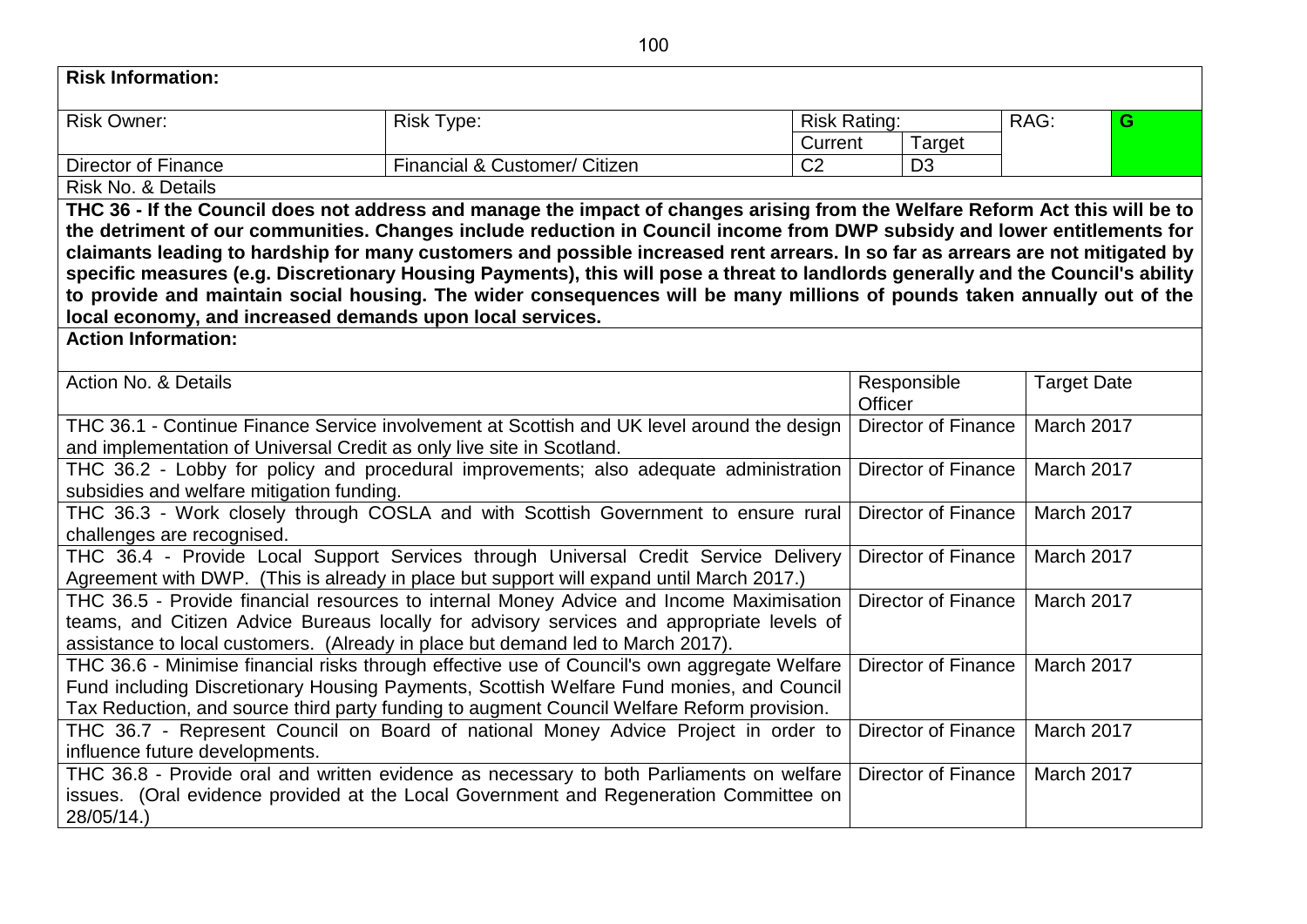| THC 36.9 - If and when customers with housing costs migrate across to Universal Credit, put   Director of Finance   March 2017 |                                  |  |
|--------------------------------------------------------------------------------------------------------------------------------|----------------------------------|--|
| new support structure in place changing the nature of the Council's involvement from one of                                    |                                  |  |
| administration of Housing Benefit to mitigation of Universal Credit.                                                           |                                  |  |
| THC 36.10 - Maintain legacy systems in parallel with Universal Credit into the future.                                         | Director of Finance   March 2022 |  |

| <b>Risk Information:</b>                                                                                                         |                           |                     |                        |                    |   |
|----------------------------------------------------------------------------------------------------------------------------------|---------------------------|---------------------|------------------------|--------------------|---|
| <b>Risk Owner:</b>                                                                                                               | <b>Risk Type:</b>         | <b>Risk Rating:</b> |                        | RAG:               | G |
|                                                                                                                                  |                           | Current             | Target                 |                    |   |
| Depute Chief Executive & Director of                                                                                             | Financial & Technological | C <sub>2</sub>      | D <sub>2</sub>         |                    |   |
| <b>Corporate Development</b>                                                                                                     |                           |                     |                        |                    |   |
| <b>Risk No. &amp; Details</b>                                                                                                    |                           |                     |                        |                    |   |
| THC 38 - If the ICT re-provision does not meet the requirements of the Council or its Services, or if the budget available makes |                           |                     |                        |                    |   |
| these unaffordable then the Council will not achieve the expected benefits from the new contract arrangements.                   |                           |                     |                        |                    |   |
| <b>Action Information:</b>                                                                                                       |                           |                     |                        |                    |   |
|                                                                                                                                  |                           |                     |                        |                    |   |
| Action No. & Details                                                                                                             |                           |                     | Responsible            | <b>Target Date</b> |   |
|                                                                                                                                  |                           |                     | <b>Officer</b>         |                    |   |
| THC 38.1 - The Council has established a re-provision programme, with a multi-functional                                         |                           |                     | <b>Head of Digital</b> | March 2016         |   |
| fully resourced team which will manage the work and is on target to conclude by March 2016.                                      |                           |                     | Transformation         |                    |   |
| The Council has established a clear governance structure for decision making including the                                       |                           |                     |                        |                    |   |
| establishment of an ICT Members Executive Board with key decisions being taken by                                                |                           |                     |                        |                    |   |
| Resources Committee. The project plan and project deliverables are monitored by an ICT                                           |                           |                     |                        |                    |   |
| Re-provision Board, comprised of Council Directors and Chaired by the Chief Executive.                                           |                           |                     |                        |                    |   |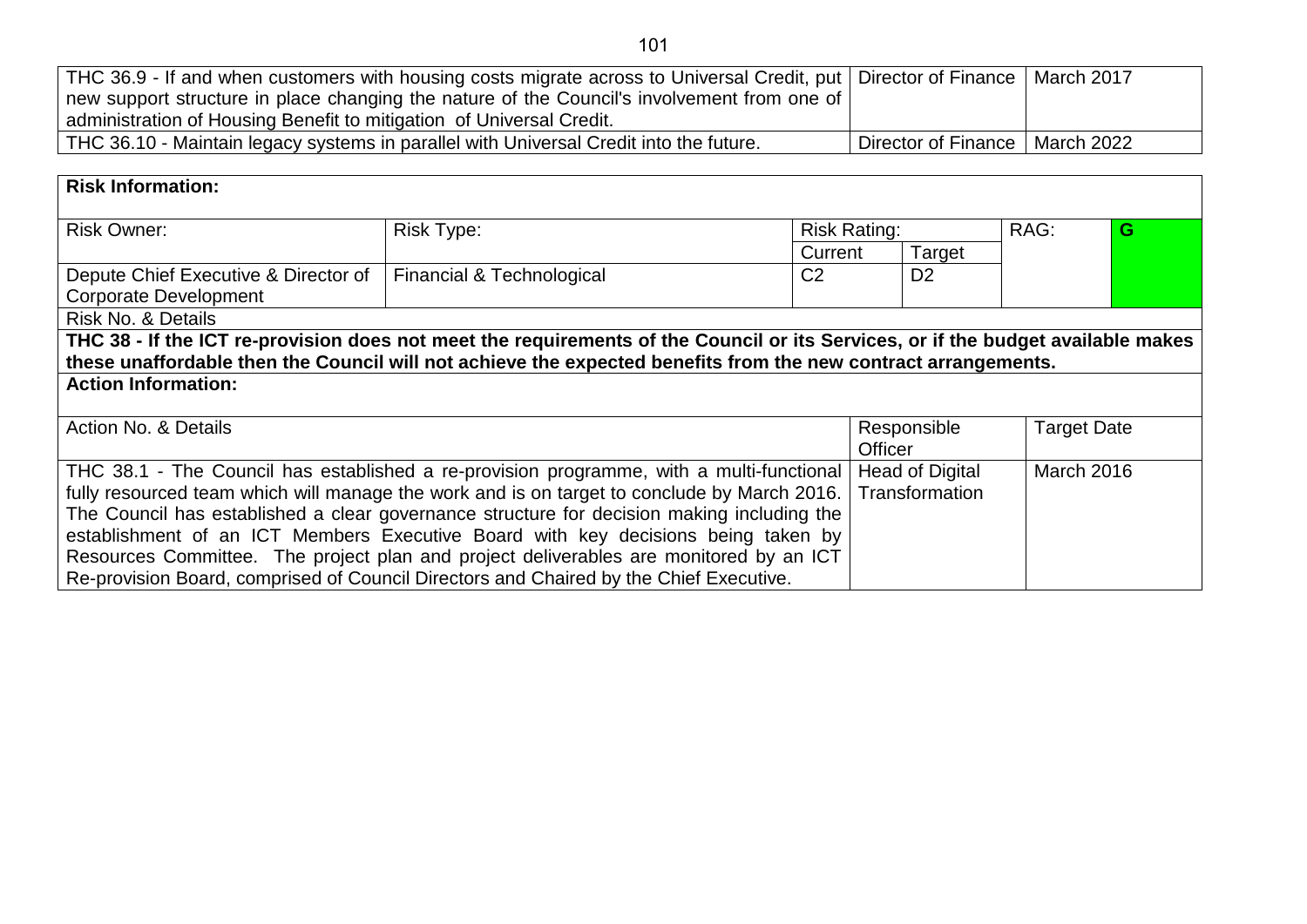| <b>Risk Information:</b>                                                                                                                                                                                                                                                                                                                                         |                                                                                                                                      |                     |                                                                       |  |                    |
|------------------------------------------------------------------------------------------------------------------------------------------------------------------------------------------------------------------------------------------------------------------------------------------------------------------------------------------------------------------|--------------------------------------------------------------------------------------------------------------------------------------|---------------------|-----------------------------------------------------------------------|--|--------------------|
| <b>Risk Owner:</b>                                                                                                                                                                                                                                                                                                                                               | <b>Risk Type:</b>                                                                                                                    | <b>Risk Rating:</b> | RAG:                                                                  |  | G                  |
|                                                                                                                                                                                                                                                                                                                                                                  |                                                                                                                                      | Current             | Target                                                                |  |                    |
| <b>Director of Community Services</b>                                                                                                                                                                                                                                                                                                                            | <b>Physical &amp; Technological</b>                                                                                                  | <b>B2</b>           | D <sub>2</sub>                                                        |  |                    |
| <b>Risk No. &amp; Details</b>                                                                                                                                                                                                                                                                                                                                    |                                                                                                                                      |                     |                                                                       |  |                    |
| risks to service delivery.<br><b>Action Information:</b>                                                                                                                                                                                                                                                                                                         | THC 39 - If our planning and training is insufficient then there is a risk that we do not recover as an organisation or mitigate the |                     |                                                                       |  |                    |
|                                                                                                                                                                                                                                                                                                                                                                  |                                                                                                                                      |                     |                                                                       |  |                    |
| Action No. & Details                                                                                                                                                                                                                                                                                                                                             |                                                                                                                                      |                     | Responsible<br><b>Officer</b>                                         |  | <b>Target Date</b> |
| THC 39.1 - Service plans need to deal with main risks to key services. These will be based on<br>respective Business Impact Analyses (BIAs). Six of seven BIAs have been completed and<br>these are to be reviewed in the light of structural changes. Once all BIAs have been<br>completed, the SLT will be asked to review and challenge the identified risks. |                                                                                                                                      |                     | Emergency<br>Planning and<br><b>Business</b><br>Continuity<br>Manager |  | January 2015       |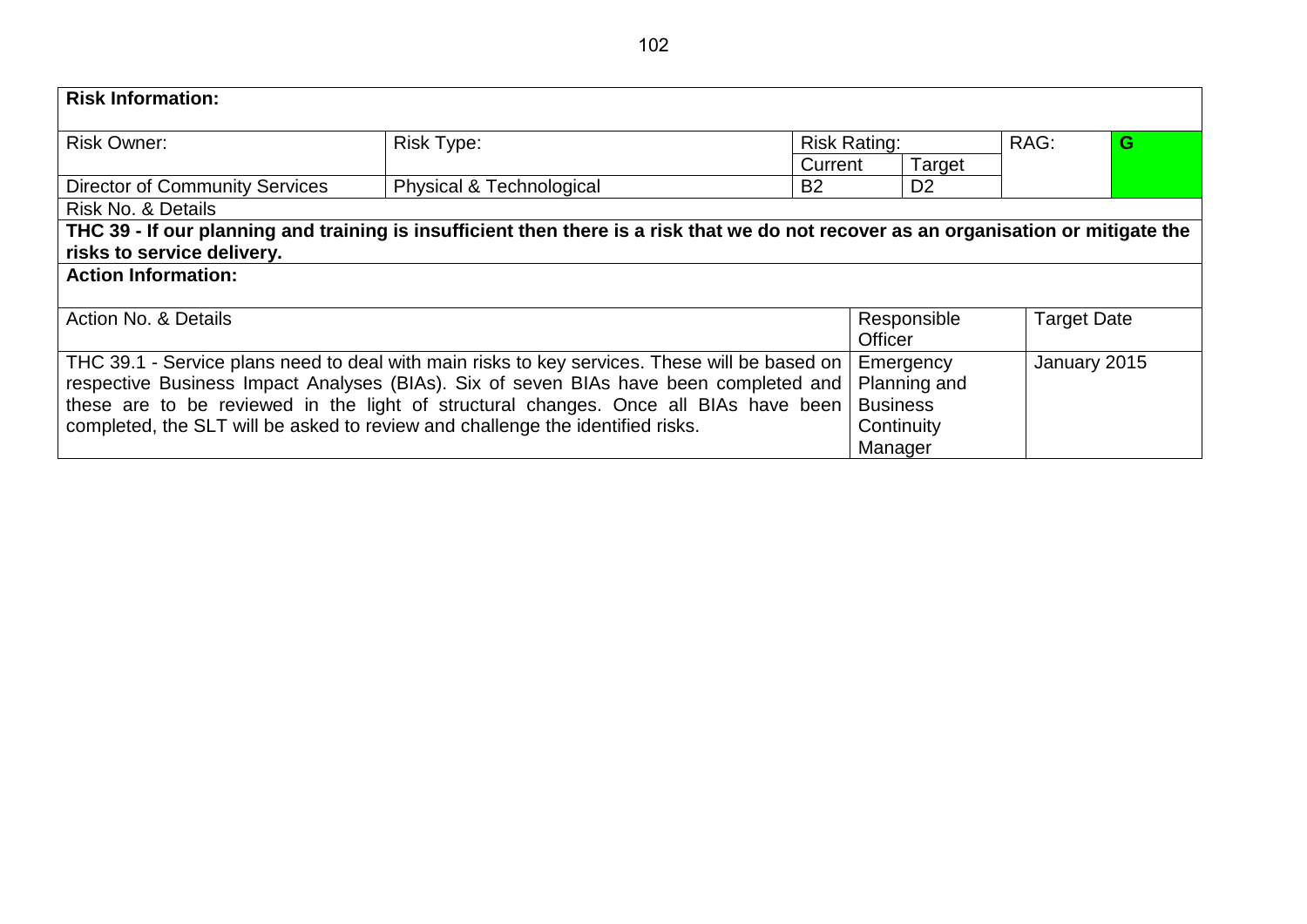| <b>Risk Information:</b>                                             |                                                                                                                                   |                |                        |                |                     |                    |      |  |  |  |   |
|----------------------------------------------------------------------|-----------------------------------------------------------------------------------------------------------------------------------|----------------|------------------------|----------------|---------------------|--------------------|------|--|--|--|---|
| <b>Risk Owner:</b>                                                   | Risk Type:                                                                                                                        |                |                        |                | <b>Risk Rating:</b> |                    | RAG: |  |  |  | G |
|                                                                      |                                                                                                                                   | Current        |                        | Target         |                     |                    |      |  |  |  |   |
| Depute Chief Executive & Director of<br><b>Corporate Development</b> | Customer/ Citizen & Professional/ Managerial                                                                                      | C <sub>2</sub> |                        | D <sub>2</sub> |                     |                    |      |  |  |  |   |
| Risk No. & Details                                                   |                                                                                                                                   |                |                        |                |                     |                    |      |  |  |  |   |
|                                                                      | THC 40 - If the Council is unable to reshape its workforce and still retain, retrain and recruit to meet its skills demands, then |                |                        |                |                     |                    |      |  |  |  |   |
| there will be a negative impact on service delivery.                 |                                                                                                                                   |                |                        |                |                     |                    |      |  |  |  |   |
| <b>Action Information:</b>                                           |                                                                                                                                   |                |                        |                |                     |                    |      |  |  |  |   |
|                                                                      |                                                                                                                                   |                |                        |                |                     |                    |      |  |  |  |   |
| Action No. & Details                                                 |                                                                                                                                   |                | Responsible<br>Officer |                |                     | <b>Target Date</b> |      |  |  |  |   |
|                                                                      | THC 40.1 – The report to the Resources Committee on 26/02/14 outlined a number of actions                                         |                | Head of People &       |                |                     | <b>April 2015</b>  |      |  |  |  |   |
|                                                                      | to address workforce planning and the corresponding Audit Scotland report on this subject.                                        |                |                        | Performance    |                     |                    |      |  |  |  |   |
| These actions are:                                                   |                                                                                                                                   |                |                        |                |                     |                    |      |  |  |  |   |
| $\bullet$<br>and template through Learning & Development.            | Provide training and other support for managers on the use of Workforce Planning toolkits                                         |                |                        |                |                     |                    |      |  |  |  |   |
|                                                                      | Deploy HR Service Business Partners to work with each Service to assist with analysis of                                          |                |                        |                |                     |                    |      |  |  |  |   |
|                                                                      | workforce data and to identify section level plans and the managers responsible.                                                  |                |                        |                |                     |                    |      |  |  |  |   |
| $\bullet$                                                            | Service Directors to agree Service Learning Plans to identify and meet development and                                            |                |                        |                |                     |                    |      |  |  |  |   |
|                                                                      | skills shortage requirements as a result of the workforce analysis. (Plans at Council,                                            |                |                        |                |                     |                    |      |  |  |  |   |
|                                                                      | Service and Section level should be integrated and presented in a consistent format.).                                            |                |                        |                |                     |                    |      |  |  |  |   |
| $\bullet$                                                            | Share the outcomes of workforce planning across the Council to ensure consistency and                                             |                |                        |                |                     |                    |      |  |  |  |   |
| flexible use of staff and resources within and across Services.      |                                                                                                                                   |                |                        |                |                     |                    |      |  |  |  |   |
|                                                                      |                                                                                                                                   |                |                        |                |                     |                    |      |  |  |  |   |
|                                                                      | This will ensure that a consistent approach is taken so that each Service has effective                                           |                |                        |                |                     |                    |      |  |  |  |   |
| workforce plans in place by April 2015.                              |                                                                                                                                   |                |                        |                |                     |                    |      |  |  |  |   |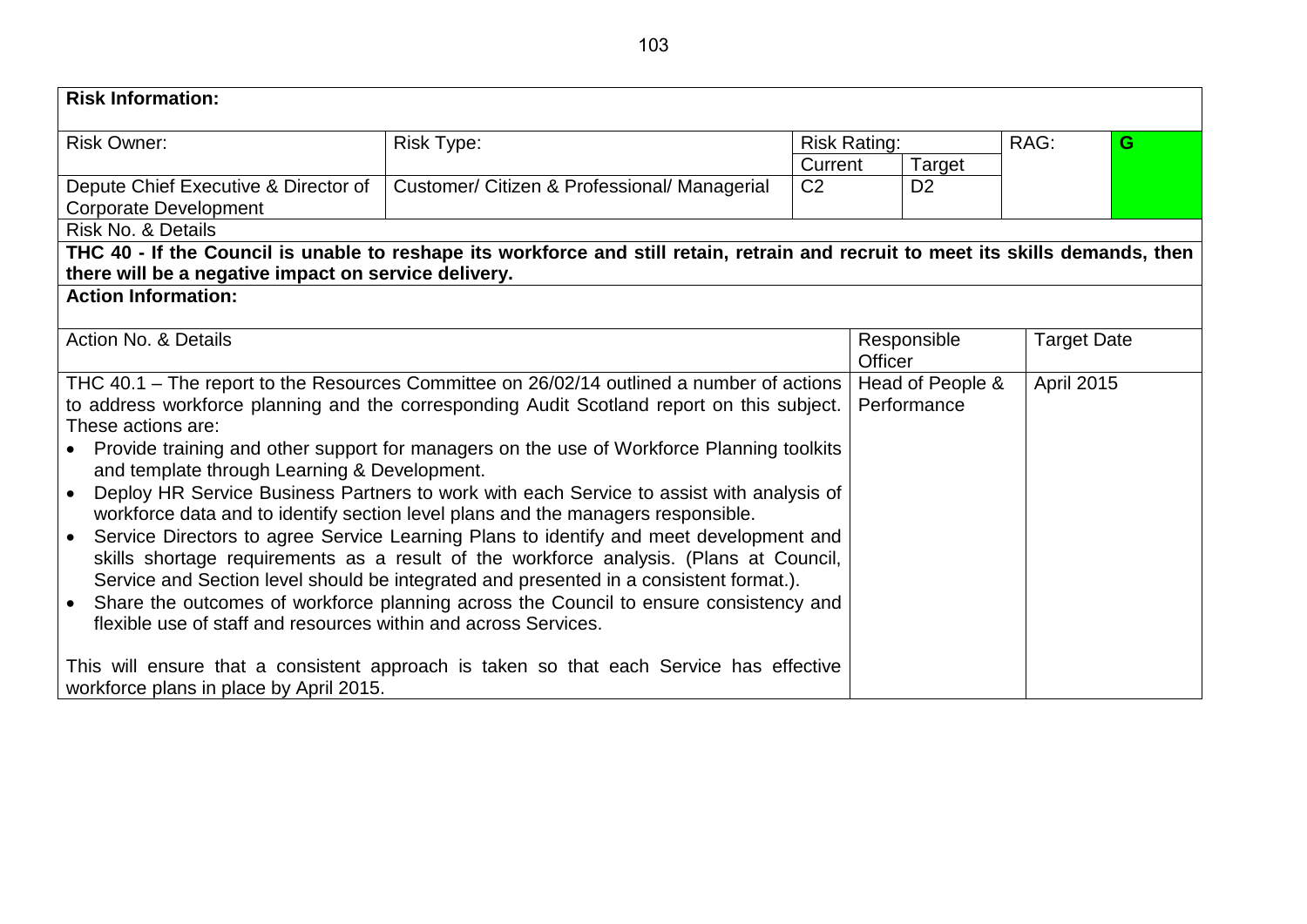| <b>Risk Owner:</b>                         | <b>Risk Type:</b>                                                                                                              | <b>Risk Rating:</b> |                        | RAG:               | G |
|--------------------------------------------|--------------------------------------------------------------------------------------------------------------------------------|---------------------|------------------------|--------------------|---|
|                                            |                                                                                                                                | Current             | Target                 |                    |   |
| <b>Chief Executive</b>                     | Legislative/ Regulatory & Customer/ Citizen                                                                                    | C <sub>3</sub>      | D <sub>3</sub>         |                    |   |
| Risk No. & Details                         |                                                                                                                                |                     |                        |                    |   |
|                                            | THC 41 - If communities do not develop the capacity to participate in services and become more resilient and/or the Council is |                     |                        |                    |   |
|                                            |                                                                                                                                |                     |                        |                    |   |
|                                            | unable to match their expectations, then the objectives of the Council's Programme and its budget assumptions will not be      |                     |                        |                    |   |
| met.                                       |                                                                                                                                |                     |                        |                    |   |
| <b>Action Information:</b>                 |                                                                                                                                |                     |                        |                    |   |
|                                            |                                                                                                                                |                     |                        |                    |   |
| Action No. & Details                       |                                                                                                                                |                     | Responsible            | <b>Target Date</b> |   |
|                                            |                                                                                                                                |                     | <b>Officer</b>         |                    |   |
|                                            | THC 41.1 – The Council needs to clarify its thinking and develop a strategy for dealing with                                   |                     | <b>Chief Executive</b> | <b>March 2015</b>  |   |
| the needs and expectations of communities. |                                                                                                                                |                     |                        |                    |   |

| <b>Risk Owner:</b>                                                                                                                 | <b>Risk Type:</b> | <b>Risk Rating:</b> |                                   | RAG:              | G |  |  |  |  |
|------------------------------------------------------------------------------------------------------------------------------------|-------------------|---------------------|-----------------------------------|-------------------|---|--|--|--|--|
|                                                                                                                                    |                   | Current             | Target                            |                   |   |  |  |  |  |
| Depute Chief Executive & Director of                                                                                               | Financial         | E <sub>3</sub>      | E <sub>2</sub>                    |                   |   |  |  |  |  |
| <b>Corporate Development</b>                                                                                                       |                   |                     |                                   |                   |   |  |  |  |  |
| Risk No. & Details                                                                                                                 |                   |                     |                                   |                   |   |  |  |  |  |
| THC 42 - If there are a large number of claims for holiday pay then this will result in additional financial costs to the Council. |                   |                     |                                   |                   |   |  |  |  |  |
| <b>Action Information:</b>                                                                                                         |                   |                     |                                   |                   |   |  |  |  |  |
|                                                                                                                                    |                   |                     |                                   |                   |   |  |  |  |  |
| Action No. & Details                                                                                                               |                   |                     | <b>Target Date</b><br>Responsible |                   |   |  |  |  |  |
|                                                                                                                                    |                   |                     | Officer                           |                   |   |  |  |  |  |
| THC 4.21 – Supporting the current national discussions which aim to get a national collective                                      |                   |                     | Head of People &                  | <b>April 2015</b> |   |  |  |  |  |
| agreement. Continue to analyse current additional pay elements and prepare for local                                               |                   |                     | Performance                       |                   |   |  |  |  |  |
| discussions with the trade unions should the national talks break down.                                                            |                   |                     |                                   |                   |   |  |  |  |  |